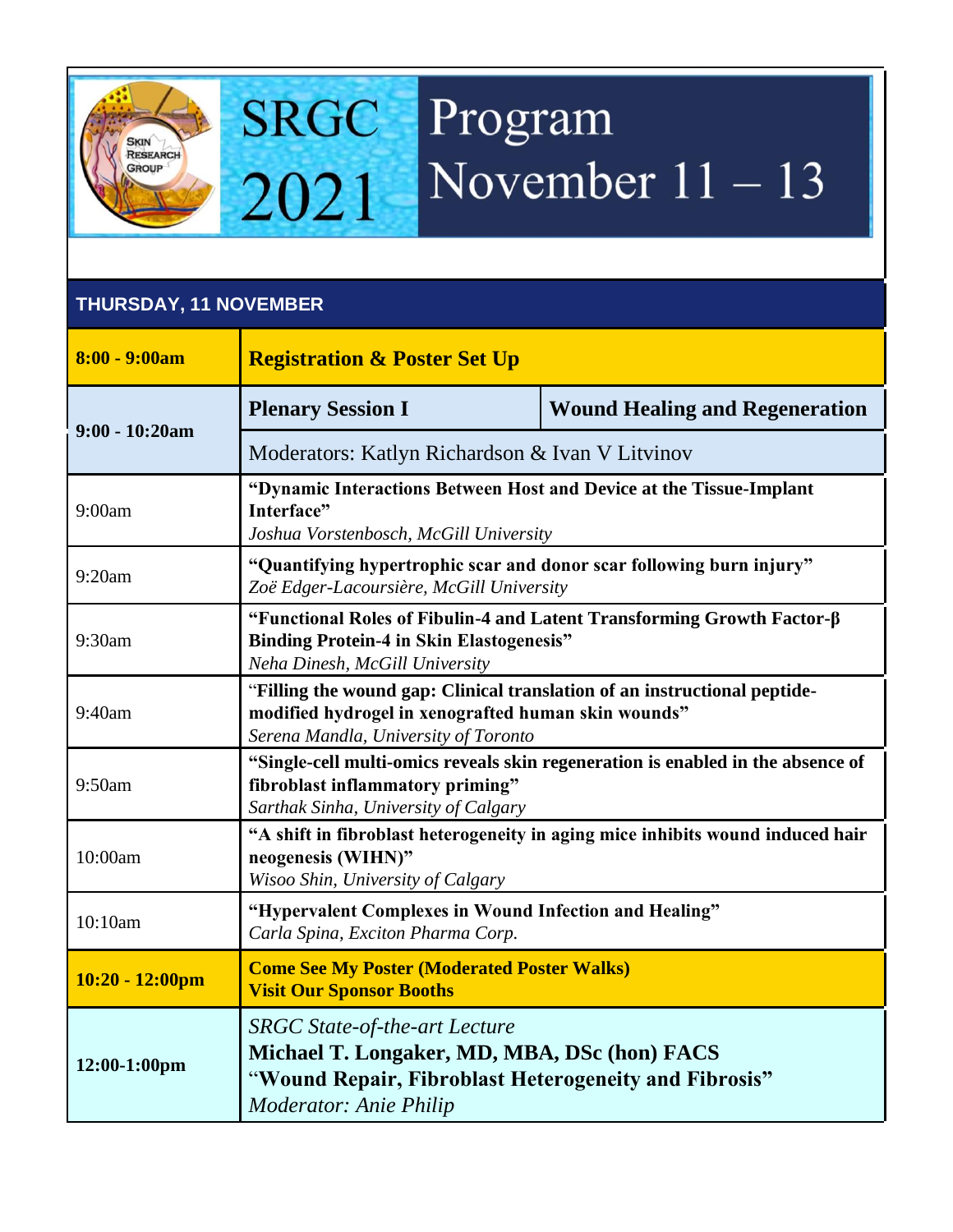| $1:00 - 2:50$ pm        | <b>SRGC/SkIN Canada Workshop - Industry career path</b><br><b>Come See My Poster/ Visit Our Sponsor Booths</b>                                                                                   |                               |  |
|-------------------------|--------------------------------------------------------------------------------------------------------------------------------------------------------------------------------------------------|-------------------------------|--|
| $3:00 - 3:50$ pm        | <b>Plenary Session II</b>                                                                                                                                                                        | <b>Clinical Skin Research</b> |  |
|                         | Moderators: Anie Philip & Sarthak Sinha                                                                                                                                                          |                               |  |
| 3:00 <sub>pm</sub>      | "Prevalence of Contact Allergy to Nickel: A Retrospective Chart Review"<br>Ilya Mukovozov, University of British Columbia                                                                        |                               |  |
| 3:10 <sub>pm</sub>      | "Extracellular Granzyme B in cutaneous leishmaniasis"<br>Layla Nabai, University of British Columbia                                                                                             |                               |  |
| $3:20$ pm               | "Cosmesis and Viability of Right Angle Paramedian Forehead Flaps: A<br><b>Retrospective Chart Review"</b><br>Ilya Mukovozov, University of British Columbia                                      |                               |  |
| 3:30 <sub>pm</sub>      | "Ex vivo gene therapy of skin cells and autologous bilayered skin susbtitutes as<br>a potential treatment for Recessive Dystrophic Epidermolysis Bullosa skin<br>wounds"<br>Martin Barbier, LOEX |                               |  |
| 3:40 <sub>pm</sub>      | "Light and Laser-based Treatments for Granuloma Annulare: A Systematic<br>Review"<br>Nadia Kashetsky, Memorial University of Newfoundland                                                        |                               |  |
| $4:00 - 5:00 \text{pm}$ | <b>SRGC</b> State-of-the-art Lecture<br>Robert Gniadecki, MD, PhD, DMSci<br>"Systemic origin of the primary cutaneous lymphomas"<br>Moderator: Joshua Vorstenbosch                               |                               |  |
| $5:00 - 6:00 \text{pm}$ | <b>Reception TBA</b><br>(Social distancing enforced, if permitted by public health officials)                                                                                                    |                               |  |
|                         |                                                                                                                                                                                                  | <b>END OF DAY ONE</b>         |  |

| <b>FRIDAY, 12 NOVEMBER</b> |                                                                                                                     |                                   |
|----------------------------|---------------------------------------------------------------------------------------------------------------------|-----------------------------------|
| $9:00 - 10:30$ am          | <b>Plenary Session III</b>                                                                                          | <b>Inflammatory Skin Diseases</b> |
|                            | Moderators: Ilya Mukovozov & Carla Spina                                                                            |                                   |
| 9:00am                     | "Targeting the tumor stroma in checkpoint inhibitor-resistant melanoma"<br>Andrew Leask, University of Saskatchewan |                                   |
| 9:20am                     | "Granzyme K: A Novel Therapeutic Target for Psoriasis"<br>Katlyn Richardson, University of British Columbia         |                                   |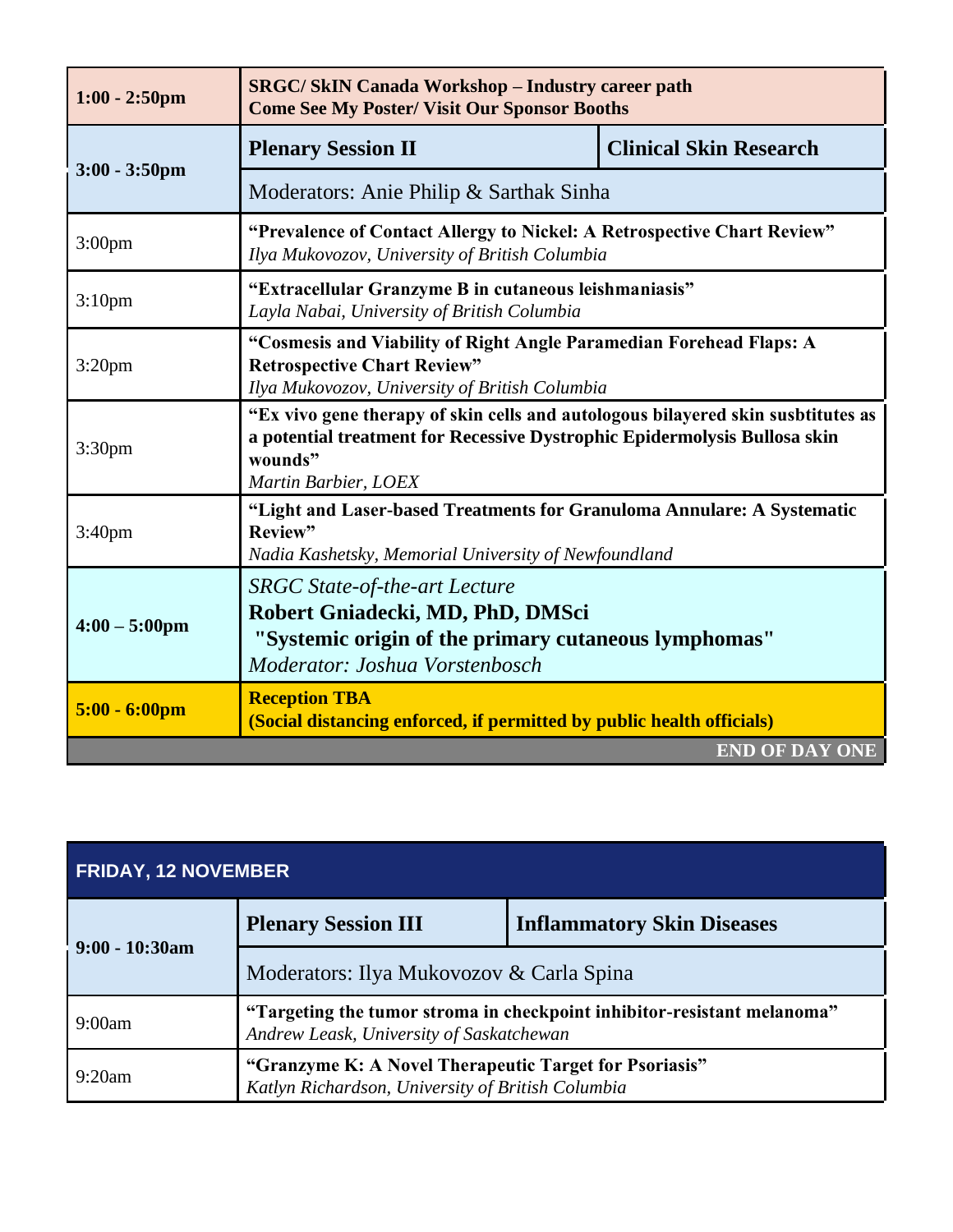| 9:30am             | "Granzyme B Contributes to Radiation Dermatitis through E-Cadherin<br><b>Cleavage and Loss of Epithelial Barrier Function"</b><br>Megan Pawluk, University of British Columbia                                                                                                                                                                                                                                                                                                         |                    |
|--------------------|----------------------------------------------------------------------------------------------------------------------------------------------------------------------------------------------------------------------------------------------------------------------------------------------------------------------------------------------------------------------------------------------------------------------------------------------------------------------------------------|--------------------|
| 9:40am             | "Study of the role of pathological keratinocytes and their communication with<br>T cells using tissue engineered psoriatic skin"<br>Geneviève Rioux, Université Laval                                                                                                                                                                                                                                                                                                                  |                    |
| 9:50am             | "Light and Laser-based Treatments for Hidradenitis Suppurativa: a<br><b>Systematic Review"</b><br>Sara Mirali, University of Toronto                                                                                                                                                                                                                                                                                                                                                   |                    |
| 10:00am            | "Dermatological Conditions in Rural and Remote Indigenous Communities of<br><b>North America: A Systematic Review"</b><br>Jordanna Roesler, University of British Columbia                                                                                                                                                                                                                                                                                                             |                    |
| 10:10am            | "Investigation of the influence of alpha-linolenic acid in a 3-D engineered<br>immunocompetent psoriatic skin model"<br>Sophie Morin, Université Laval                                                                                                                                                                                                                                                                                                                                 |                    |
| 10:20am            | "Regulation of pulmonary fibrosis by cd109 in a murine model"<br>Maha Alsharqi, McGill University                                                                                                                                                                                                                                                                                                                                                                                      |                    |
| $10:30 - 12:00$ pm | <b>Come See My Poster: Virtual poster session</b>                                                                                                                                                                                                                                                                                                                                                                                                                                      |                    |
| $12:00 - 1:00$ pm  | <b>SRGC State-of-the-art Lecture</b><br><b>Sarvesh Logsetty, MD, FRCPS, FRCS</b><br>"Strength through Collaboration. Answering bedside questions<br>with bench side science!"<br>Moderator: Joshua Vorstenbosch<br>(Virtual presentation)                                                                                                                                                                                                                                              |                    |
| $1:00 - 2:50$ pm   | <b>SRGC/SKiN Canada Workshop - Patient Engagement in Research</b><br>"PATIENT ENGAGEMENT IN RESEARCH: TOP TIPS FOR<br><b>WORKING WITH PATIENT ORGANIZATIONS"</b><br>Rachael Manion, Executive Director; Canadian Skin Patient Alliance,<br><b>Canadian Association of Psoriasis Patients</b><br>Co-director; Skin Investigation Network of Canada<br>"CLINICAL TRIALS ONTARIO - PATIENT DECISION AID"<br>Dawn Richards, David Wells and Monica Parry<br><b>Clinical Trials Ontario</b> |                    |
| $3:00 - 4:20$ pm   | <b>Plenary Session IV</b>                                                                                                                                                                                                                                                                                                                                                                                                                                                              | <b>Skin Cancer</b> |
|                    | Moderators: Joshua Vorstenbosch & Rong-Mo Zhang                                                                                                                                                                                                                                                                                                                                                                                                                                        |                    |
| 3:00 <sub>pm</sub> | "The transcriptional landscape analysis of basal cell carcinomas reveals novel<br>signaling pathways and actionable targets"<br>Philippe Lefrançois, Lady Davis Institute; Jewish General Hospital Division of<br>Dermatology                                                                                                                                                                                                                                                          |                    |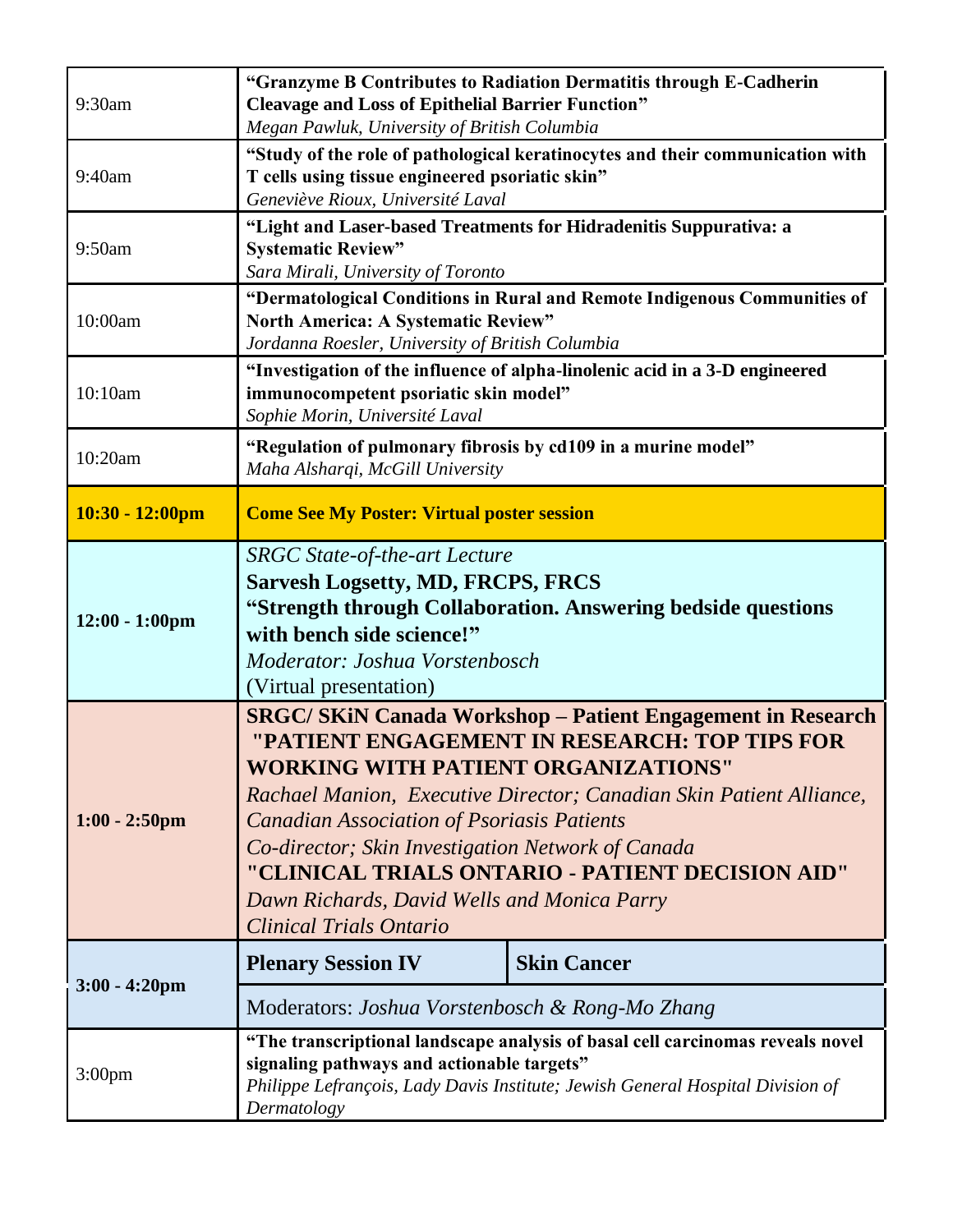|                    | "Unraveling the contribution of ACTL6A, a chromatin remodeling factor, to                                         |
|--------------------|-------------------------------------------------------------------------------------------------------------------|
| $3:20$ pm          | immune evasion in head and neck squamous cell carcinoma"                                                          |
|                    | Shu Feng Zhou, Harvard medical school                                                                             |
| 3:30pm             | "Targeting the CD109-IL6 pathway in Squamous Cell Carcinoma"                                                      |
|                    | Amani Hassan, McGill University                                                                                   |
|                    | "Therapeutic Targeting of Oncogenic EGFR Signaling using a CD109-based                                            |
| 3:40 <sub>pm</sub> | Peptide"                                                                                                          |
|                    | Tenzin Kungyal, McGill University                                                                                 |
|                    | "Intralesional rituximab in the treatment of indolent primary cutaneous B-cell                                    |
| 3:50 <sub>pm</sub> | lymphoma"                                                                                                         |
|                    | Meagan-Helen Henderson Berg, McGill University<br>"How the Meiosis Gene HORMAD1 Contributes to the Development of |
| 4:00 <sub>pm</sub> | <b>Squamous Cell Carcinomas in Melanoma Patients"</b>                                                             |
|                    | Jennifer Gantchev, McGill University                                                                              |
|                    | "PRAME Enhances Proliferation and Attenuates Retinoid Response in                                                 |
| 4:10 <sub>pm</sub> | Keratinocyte Carcinoma and in Head and Neck Squamous Cell Carcinoma"                                              |
|                    | Brandon Ramchatesingh, RI-McGill University Health Center                                                         |
|                    | <b>Virtual Plenary Session</b>                                                                                    |
| 4:30 -5:50pm       | Moderators: Jeff Biernaskie & Julie Fradette                                                                      |
|                    |                                                                                                                   |
| 4:30 <sub>pm</sub> | "Application of a liquid dermal scaffold promotes wound healing in a mouse<br>model"                              |
|                    | Aziz Ghahary, University of British Columbia                                                                      |
|                    | "Preferential recruitment of immature neutrophils enables robust skin                                             |
| 4:50 <sub>pm</sub> | regeneration"                                                                                                     |
|                    | Elodie Labit, University of Calgary                                                                               |
|                    | "Investigating the Effects of CSF1R Inhibition on Skin Regeneration"                                              |
| 5:00pm             | Eren Kutluberk, University of Calgary                                                                             |
|                    | "Mental Health Prior to and Longitudinally During COVID-19: A                                                     |
| 5:10pm             | Scleroderma Patient-centered Intervention Network (SPIN) Cohort Study"                                            |
|                    | Richard Henry, McGill University                                                                                  |
|                    | "The PGC-1 coactivators control inflammation and immunosuppression in                                             |
| $5:20$ pm          | melanoma"                                                                                                         |
|                    | Simon-Pierre Gravel, Université de Montréal                                                                       |
| 5:30pm             | "Loss of Kindlin-1 causes actin cytoskeleton dysregulation and impaired                                           |
|                    | keratinocyte cellular function"                                                                                   |
|                    | Samar Sayedyahossein, University of Western Ontario                                                               |
| 5:40pm             | "Transcriptomic Changes During Stage Progression of Mycosis Fungoides"                                            |
|                    | Maggie Xiao, University of Alberta                                                                                |
|                    | <b>END OF DAY TWO</b>                                                                                             |